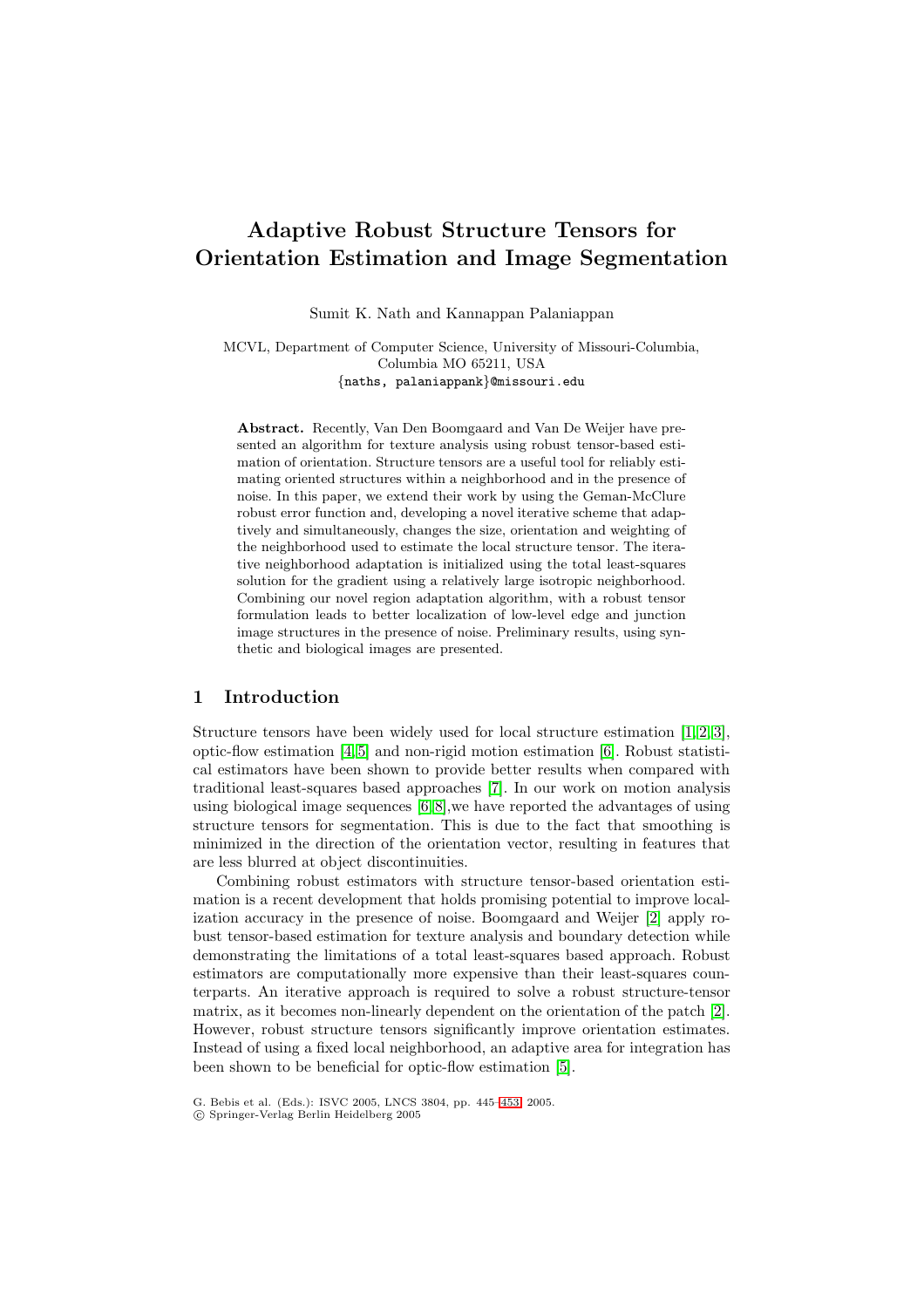A spatially varying Gaussian kernel that adjusts to local image structure, size and shape is presented in this paper. We also show how this kernel can be efficiently embedded in the fixed-point iteration scheme proposed by Boomgaard and Weijer [\[2\]](#page-8-1). In addition, we also investigate the use of the Geman-McClure robust error function which is experimentally shown to yield improvements in localization of low-level image structures.

The paper is organized as follows. In Section [2,](#page-1-0) we discuss mathematical concepts associated with 2D structure tensor estimation. Section [3](#page-3-0) describes our proposed adaptive spatially varying Gaussian kernel algorithm. Section [4](#page-5-0) presents some results and discussion when using our algorithm on synthetic and biological images. A conclusion is provided in Section [5.](#page-7-0)

## <span id="page-1-0"></span>**2 2D Structure Tensor Based Orientation Estimation**

Let **v**(**x**) be the true gradient of an image patch  $\Omega(y)$ , centered at **x**. The norm of the error vector between the estimated gradient  $g(y)$  at location **y** and  $v(x)$ is given by  $e(x, y)$  as

$$
||\mathbf{e}(\mathbf{x}, \mathbf{y})|| = ||\mathbf{g}(\mathbf{y}) - (\mathbf{g}^{\mathbf{T}}(\mathbf{y}) \mathbf{v}(\mathbf{x}))\mathbf{v}(\mathbf{x})|| \tag{1}
$$

This can also be seen in Fig. [1.](#page-2-0) For clarity, we omit the positional arguments in some instances. In order to estimate **v**, we will minimize an error functional  $\rho(||\mathbf{e}(\mathbf{x}, \mathbf{y})||^2)$  integrated over the image patch  $\Omega$ , subject to the condition that  $||\mathbf{v}|| = 1$  and  $||\mathbf{g}|| = 1$  (as these are direction vectors).

The least-squares error functional is  $\rho(||\mathbf{e}(\mathbf{x}, \mathbf{y})||) = ||\mathbf{e}(\mathbf{x}, \mathbf{y})||^2$  and the error over the image patch  $e_{LS}$  can be written as,

<span id="page-1-1"></span>
$$
e_{LS}(\mathbf{x}) = \int_{\Omega} \rho(||\mathbf{e}(\mathbf{x}, \mathbf{y})||^2) W(\mathbf{x}, \mathbf{y}) \, d\mathbf{y}
$$
 (2)

On simplifying this expression, we obtain

$$
e_{LS} = \int_{\Omega} (\mathbf{g}^{\mathbf{T}} \mathbf{g}) W(\mathbf{x}, \mathbf{y}) \, d\mathbf{y} - \int_{\Omega} (\mathbf{v}^{\mathbf{T}} (\mathbf{g} \mathbf{g}^{\mathbf{T}}) \mathbf{v}) W(\mathbf{x}, \mathbf{y}) \, d\mathbf{y}
$$
(3)

Here,  $W(\mathbf{x}, \mathbf{y})$  is a spatially invariant weighting function (e.g., Gaussian) that emphasizes the gradient at the central pixel within a small neighborhood, when evaluating the structure tensor.

Minimizing  $e_{LS}$  with respect to **v**, subject to the condition that  $||\mathbf{v}|| = 1$ , is equivalent to maximizing the second term of Eq. [3.](#page-1-1) Using Lagrange multipliers, we can write this criterion as

$$
\mathcal{E}_{LS}(\mathbf{x}, \mathbf{y}) = \mathbf{v}^{\mathbf{T}} \left( \int_{\Omega} (\mathbf{g} \mathbf{g}^{\mathbf{T}}) W(\mathbf{x}, \mathbf{y}) \, d\mathbf{y} \right) \mathbf{v} + \lambda (1 - \mathbf{v}^{\mathbf{T}} \mathbf{v}) \tag{4}
$$

Differentiating  $\mathcal{E}_{LS}(\mathbf{x}, \mathbf{y})$  to find the extremum leads to the standard eigenvalue problem for solving for the best estimate of **v**, given by  $\hat{\mathbf{v}}$ .

<span id="page-1-2"></span>
$$
\mathbf{J}(\mathbf{x}, W) \; \hat{\mathbf{v}} = \lambda \; \hat{\mathbf{v}}, \tag{5}
$$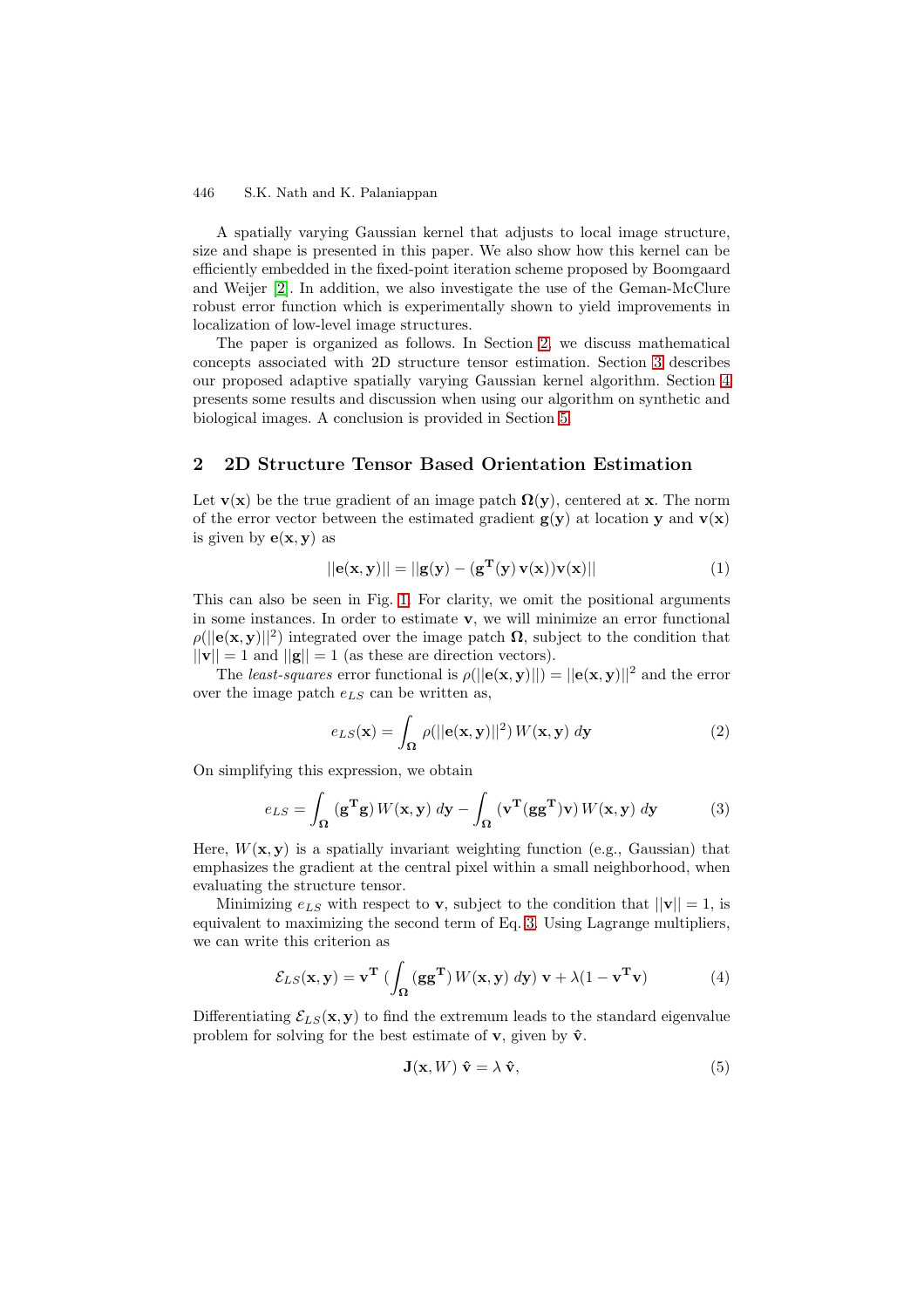

<span id="page-2-0"></span>**Fig. 1.** Gradient and edge orientations of **Fig. 2.** Plot of Error Measures.  $m^2 = 0.5$ a pixel located in an ideal edge

<span id="page-2-1"></span>for robust error measures.

For clarity, we replace  $\hat{\mathbf{v}}$  with **v** in the remaining part of the paper. In Eq. [5,](#page-1-2)

$$
\mathbf{J}(\mathbf{x}, W) = \int_{\Omega} (\mathbf{g} \mathbf{g}^{\mathbf{T}}) W(\mathbf{x}, \mathbf{y}) \, d\mathbf{y}
$$

is the least-squares structure tensor at position **x** using the weighting kernel W. The maximum eigenvector solution of Eq. [5](#page-1-2) gives the least-squares estimate for the gradient at pixel **x** using the surrounding gradient information. Although  $\mathbf{v}^{\perp}(\mathbf{x})$  could be determined using the minimum eigenvector, it should be noted that for an ideal edge, the smaller eigenvalue will be zero. Hence it is numerically more reliable to estimate the maximum eigenvector.

<span id="page-2-2"></span>Unlike the least-squares (or quadratic) error measure, robust error measures are noise tolerant by imposing smaller penalties on outliers [\[7\]](#page-8-6). In this paper, we use the *Geman-McClure* robust error function [\[7\]](#page-8-6), instead of the *Gaussian* robust error function used in [\[2\]](#page-8-1). The Geman-McClure robust error function is defined as,

$$
\rho(||\mathbf{e}(\mathbf{x}, \mathbf{y})||, m) = \frac{||\mathbf{e}(\mathbf{x}, \mathbf{y})||^2}{m^2 + ||\mathbf{e}(\mathbf{x}, \mathbf{y})||^2} = 1 - \frac{m^2}{m^2 + ||\mathbf{e}(\mathbf{x}, \mathbf{y})||^2}
$$
(6)

where,  $m$  is a parameter that determines the amount of penalty imposed on large errors. The Gaussian robust error function is a special case of the Leclerc robust error function [\[7,](#page-8-6) p. 87, Fig. 29],

$$
\rho(||\mathbf{e}(\mathbf{x}, \mathbf{y})||^2, m, \eta) = 1 - e^{-\frac{||\mathbf{e}(\mathbf{x}, \mathbf{y})||^2}{(\eta m)^2}}
$$

with  $\eta^2 = 2$  $\eta^2 = 2$ . Fig. 2 shows that both robust error measures 'clamp' the influence of large outliers to a maximum of one, whereas the quadratic measure is unbounded. The Geman-McClure function clamps the error norm more gradually, when compared with the Leclerc function. Moreover, we experimentally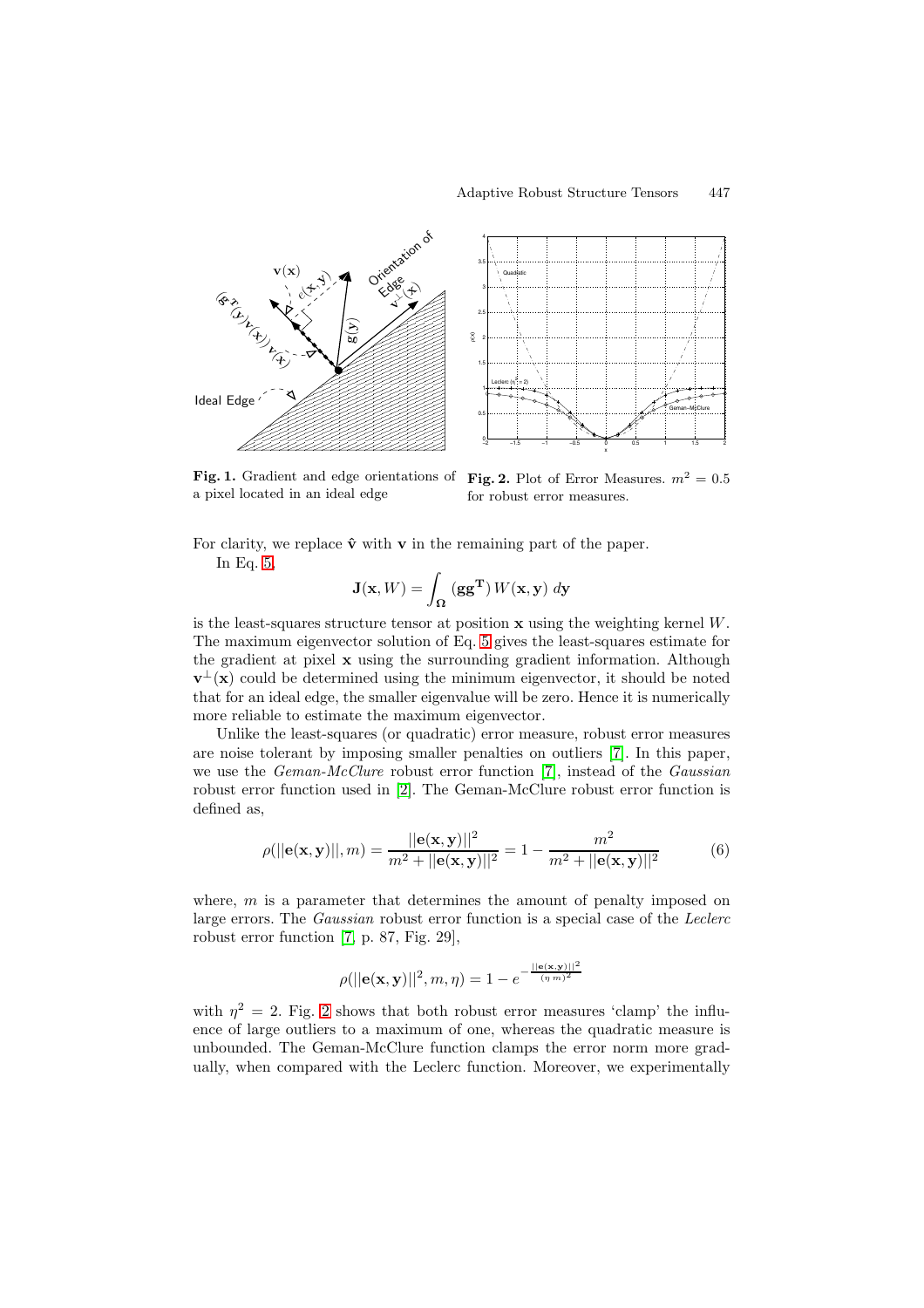obtained improved results when using the Geman-McClure function than with the Leclerc function.

Using Eq. [6,](#page-2-2) the error function to be minimized can be written as

<span id="page-3-1"></span>
$$
e_{GM} = \int_{\Omega} W(\mathbf{x}, \mathbf{y}) \, d\mathbf{y} - \int_{\Omega} \frac{m^2}{(\mathbf{g}^{\mathbf{T}}\mathbf{g} - \mathbf{v}^{\mathbf{T}}(\mathbf{g}\mathbf{g}^{\mathbf{T}})\mathbf{v} + m^2)} W(\mathbf{x}, \mathbf{y}) \, d\mathbf{y} \tag{7}
$$

Minimization of  $e_{GM}$ , subject to the constraint that  $||\mathbf{v}|| = 1$ , is equivalent to maximizing the second term of Eq. [7](#page-3-1) within the region  $\Omega$ . Using Lagrange multipliers, this can be written as follows,

$$
\mathcal{E}_{GM}(\mathbf{x}, \mathbf{y}) = \int_{\Omega} \frac{m^2}{(\mathbf{g}^T \mathbf{g} - \mathbf{v}^T (\mathbf{g} \mathbf{g}^T) \mathbf{v} + m^2)} W(\mathbf{x}, \mathbf{y}) \, d\mathbf{y} + \lambda (1 - \mathbf{v}^T \mathbf{v}) \tag{8}
$$

<span id="page-3-2"></span>Differentiating  $\mathcal{E}_{GM}(\mathbf{x}, \mathbf{y})$ , with respect to **v**, and setting it to zero gives

$$
\mathbf{J}(\mathbf{x}, \mathbf{v}, W) \mathbf{v} = \lambda \mathbf{v} \text{ where},
$$
\n(9)

$$
\mathbf{J}(\mathbf{x}, \mathbf{v}, W) = \int_{\Omega} \frac{m^2}{(\mathbf{g}^T \mathbf{g} - \mathbf{v}^T (\mathbf{g} \mathbf{g}^T) \mathbf{v} + m^2)^2} (\mathbf{g} \mathbf{g}^T) W(\mathbf{x}, \mathbf{y}) d\mathbf{y}
$$
(10)

is the Geman-McClure robust structure tensor.

The following iterative equation,

<span id="page-3-3"></span>
$$
\mathbf{J}(\mathbf{x}, \mathbf{v_i}, W) \mathbf{v_{i+1}} = \lambda \mathbf{v_{i+1}} \tag{11}
$$

is a fixed-point functional iteration scheme for numerically solving  $(\lambda, \mathbf{v})$  in Eq. [9](#page-3-2) that usually converges to a local minimum [\[2\]](#page-8-1). Several convergence criterion can be used. Some of them include  $||\mathbf{v}_{i+1} - \mathbf{v}_i|| < \epsilon$ , Tr( $\mathbf{J}(\mathbf{x}, \mathbf{v}_i, W) < k_{trace}$  (a trace threshold), and the size of  $W$  (for which we refer the reader to the next section). The total least-squares solution is used to initialize the iterative process in Eq. [11.](#page-3-3)

# <span id="page-3-0"></span>**3 Spatially Varying Gaussian Kernel Adaptation**

The structure tensor estimates in the neighborhood  $\Omega$  can be weighted to increase the influence of gradients close to the central pixel and less influence from the surrounding region. A soft Gaussian convolution function was used in [\[2\]](#page-8-1). In this work, we propose a spatially varying kernel,  $W(\mathbf{x}, \mathbf{y})$ , that is a Gaussian function with *adaptive size and orientation* within  $\Omega$ . The neighborhood  $\Omega$  is initialized as a circular region and subsequently adapted to be an oriented elliptical region. Spatially varying adaptation of the kernel (local neighborhood shape and coefficients) is beneficial for improving the estimation of oriented image structures. When computing the structure tensor at a pixel located on an edge, it would be beneficial to accumulate local gradient information along a thin and parallel region to the edge. At the same time, influence of local gradients parallel to the gradient at the pixel should be minimized. Such a strategy would lead to an improved estimate of the gradient. A neighborhood where two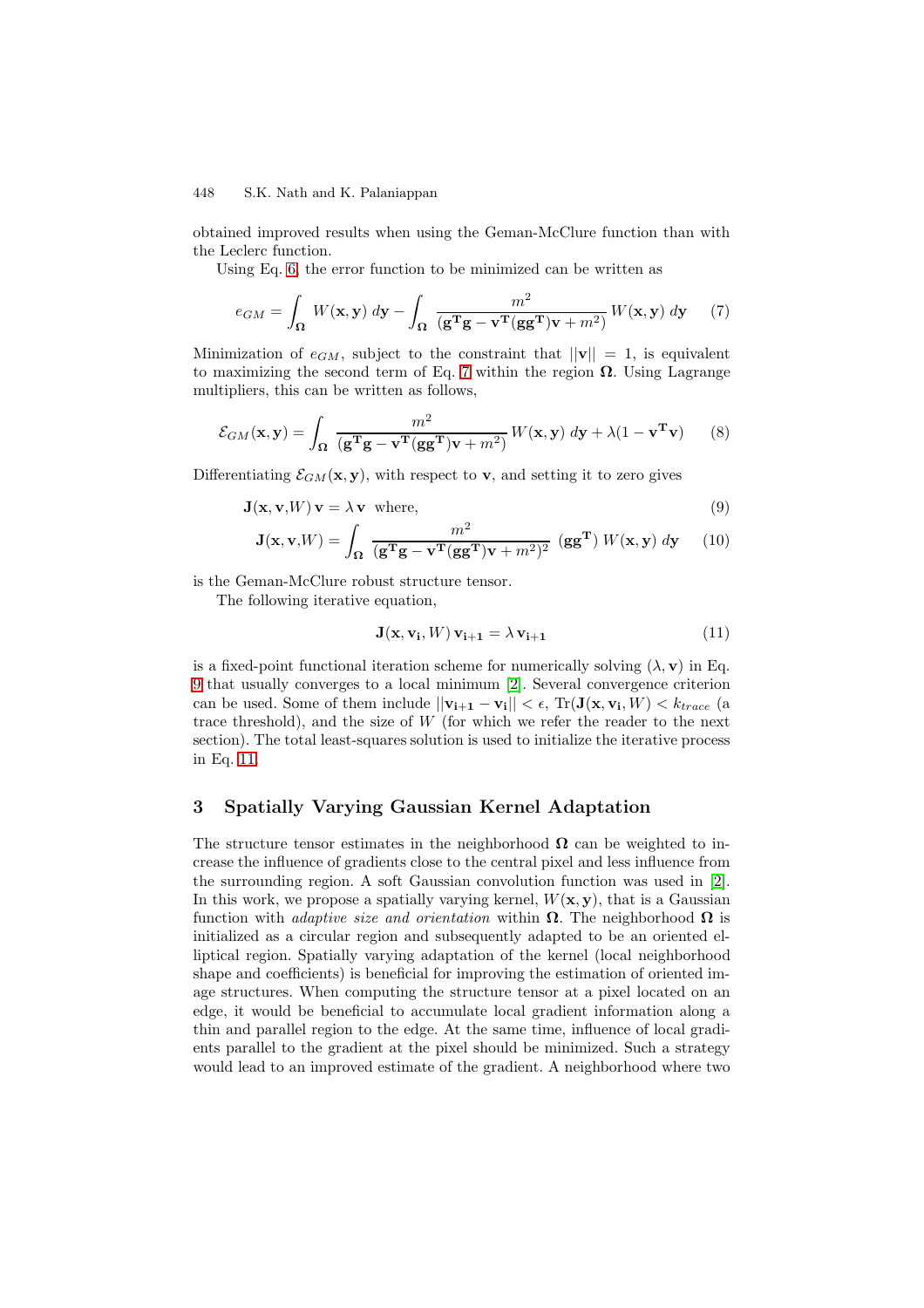

<span id="page-4-1"></span>**Fig. 3.** The first three steps of the adaptive tensor algorithm at an ideal edge.  $\Omega_i(y)$  is the local neighborhood,  $[\lambda_i^1, \lambda_i^2]$  the eigenvalues and  $[\mathbf{e}_i^1, \mathbf{e}_i^2]$  the eigenvectors at the  $i^{th}$ iteration step.  $R_0$  is the radius of the initial (circular) local neighborhood while  $[R_{i+1}^1,$  $R_{i+1}^2$  are the semi-major and semi-minor axes of the new local neighborhood at the  $(i+1)^{th}$  iteration step. Adaptation updates for region size and orientation are shown in Eqs. [13](#page-4-0) and [14.](#page-5-1)  $\Omega_i(y)$  is initially circular and subsequently becomes an oriented elliptical region.

or more edges meet is referred to as corners. For localizing such regions, it would be beneficial to select a region that is very small. The proposed adaptive structure tensor algorithm describes the approach by which appropriate small regions can be derived.

Fig. [3](#page-4-1) shows the adaptive algorithm at an ideal edge. In this figure, the dashed-line elliptical region is oriented along the gradient while the solid-line elliptical region (that is scaled and rotated by  $90°$ ) is oriented along the edge. The spatially varying kernel  $W_i(\mathbf{x}, \mathbf{y})$  that is used with Eq. [10](#page-3-2) is defined as

<span id="page-4-0"></span>
$$
W_i(\mathbf{x}, \mathbf{y}) = K e^{-\left(\frac{1}{2} (\mathbf{y} - \mathbf{x})^T \mathbf{U}_{i-1}^{\mathrm{T}} \Lambda_i^{-2} \mathbf{U}_{i-1} (\mathbf{y} - \mathbf{x})\right)}
$$

$$
A_i = \begin{bmatrix} \sqrt{2} R_i^1 & 0\\ 0 & \sqrt{2} R_i^2 \end{bmatrix}
$$
(12)

<span id="page-4-2"></span>where  $K$  is a scaling factor associated with the Gaussian function. We initialize the kernel  $W_0(\mathbf{x}, \mathbf{y})$  as an isotropic Gaussian with  $R_0^1 = R_0^2 = R_0$ . A fairly large number is chosen (typically  $R_0 = 8$ ), in order to reduce the influence of noise when evaluating the structure tensor. The columns of **U<sup>i</sup>** are the eigenvectors  $(e_i^1, e_i^2)$ , with the columns of  $U_{-1}$  initialized as the co-ordinate axes. Let  $\lambda_i^1$ and  $\lambda_i^2$  (with  $\lambda_i^1 > \lambda_i^2$ ) be the eigenvalues of the structure tensor **J**(**x**, **v**<sub>i-1</sub>, *W<sub>i</sub>*) at the  $i^{th}$  iteration. Scaled versions of these eigenvalues are used to update the semi-major and semi-minor axes for the  $(i + 1)^{th}$  iteration as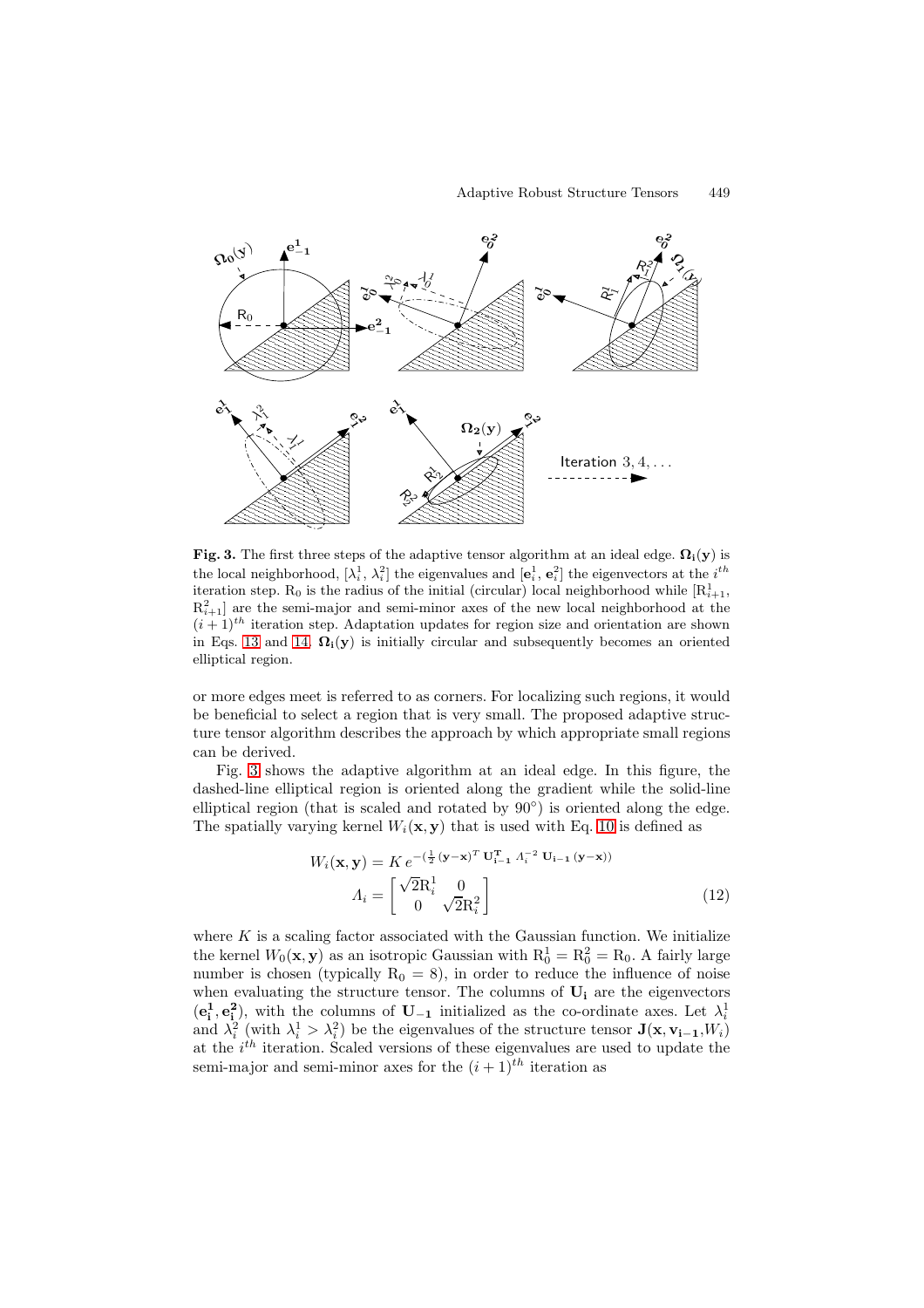$$
R_{i+1}^1 = \frac{\lambda_i^1}{\lambda_i^1 + \lambda_i^2} R_i^1 \text{ and, } R_{i+1}^2 = \frac{\lambda_i^2}{\lambda_i^1 + \lambda_i^2} R_i^2 \tag{13}
$$

<span id="page-5-1"></span>The eigenvectors obtained from the current iteration, along with  $(R_{i+1}^1, R_{i+1}^2)$ are used to update the kernel as follows

$$
W_{i+1}(\mathbf{x}, \mathbf{y}) = K e^{-\left(\frac{1}{2} (\mathbf{y} - \mathbf{x})^T \mathbf{U}_i^T \ A_{i+1}^{-2} \mathbf{U}_i (\mathbf{y} - \mathbf{x})\right)}
$$

$$
A_{i+1} = \begin{bmatrix} \sqrt{2} R_{i+1}^1 & 0\\ 0 & \sqrt{2} R_{i+1}^2 \end{bmatrix}
$$
(14)

This kernel is used to compute a new structure tensor  $\mathbf{J}(\mathbf{x}, \mathbf{v_i}, W_{i+1})$  as per Eq. [10.](#page-3-2) To account for the spatially varying Gaussian kernel, Eq. [11](#page-3-3) is modified to the following form

$$
\mathbf{J}(\mathbf{x}, \mathbf{v_i}, W_{i+1}) \mathbf{v_{i+1}} = \lambda \mathbf{v_{i+1}} \tag{15}
$$

We experimentally determined that two or three iterations were sufficient to achieve the convergence criteria presented in the previous section.

### <span id="page-5-0"></span>**4 Results and Discussion**

We demonstrate the performance of our algorithm using synthetic and biological images. Edges and junctions at which two or more edges meet (i.e., corners) are typical low-level image structures. Fig. [4\(a\)](#page-6-0) depicts a synthetic image having different types of edges (i.e., horizontal, vertical and slanted) and corners. Fig.  $4(b)$  shows the least-squares estimate for the structure tensor, using a circular region for  $W(\mathbf{x}, \mathbf{y})$ . Smeared edges and corners, that result from this process, are shown in the intensity maps of confidence measures (Figs.  $4(b)$ ,  $4(e)$ ).

The proposed (spatially varying) adaptive robust tensor method produces better localization of edges and corners, as shown in Figs.  $4(c)$  and  $4(f)$ . Along ideal edges, one of the eigenvalues is nearly equal to zero. Consequently, there would be no adaptation in the size of the kernel (Eq. [12\)](#page-4-2). Thus, the improved localization of edges in Fig. [4\(c\)](#page-6-3) is due to the robust component of our algorithm. With noisy edges, however, both eigenvalues will be non-zero. Hence, both kernel adaptation and robust estimation contribute to the improved localization of noisy edges as shown in Fig. [4\(f\).](#page-6-4) At junctions, both eigenvalues are greater than zero and can be nearly equal to each other for  $90°$  corners [\[9,](#page-8-9) Ch. 10]. Hence, there is a nearly isotropic decrease in the kernel (Eq. [12\)](#page-4-2) which leads to improved localization of corners as seen in both Figs.  $4(c)$  and  $4(f)$ .

We also show the effect of using different robust error measures with real biological images. Fig. [5\(a\)](#page-7-1) shows a Lilium longiflorum pollen tube, imaged using high resolution Nomarski optics (diameter of pollen tube is 20 microns). These images are used to study the movement of the tip and small interior vesicles that actively contribute to the growth dynamics of pollen tubes  $[10]$ . Fig.  $5(e)$ shows a section of the Arabidopsis thaliana root from the meristem region, with root hairs and internal cellular structures (diameter of the root is approximately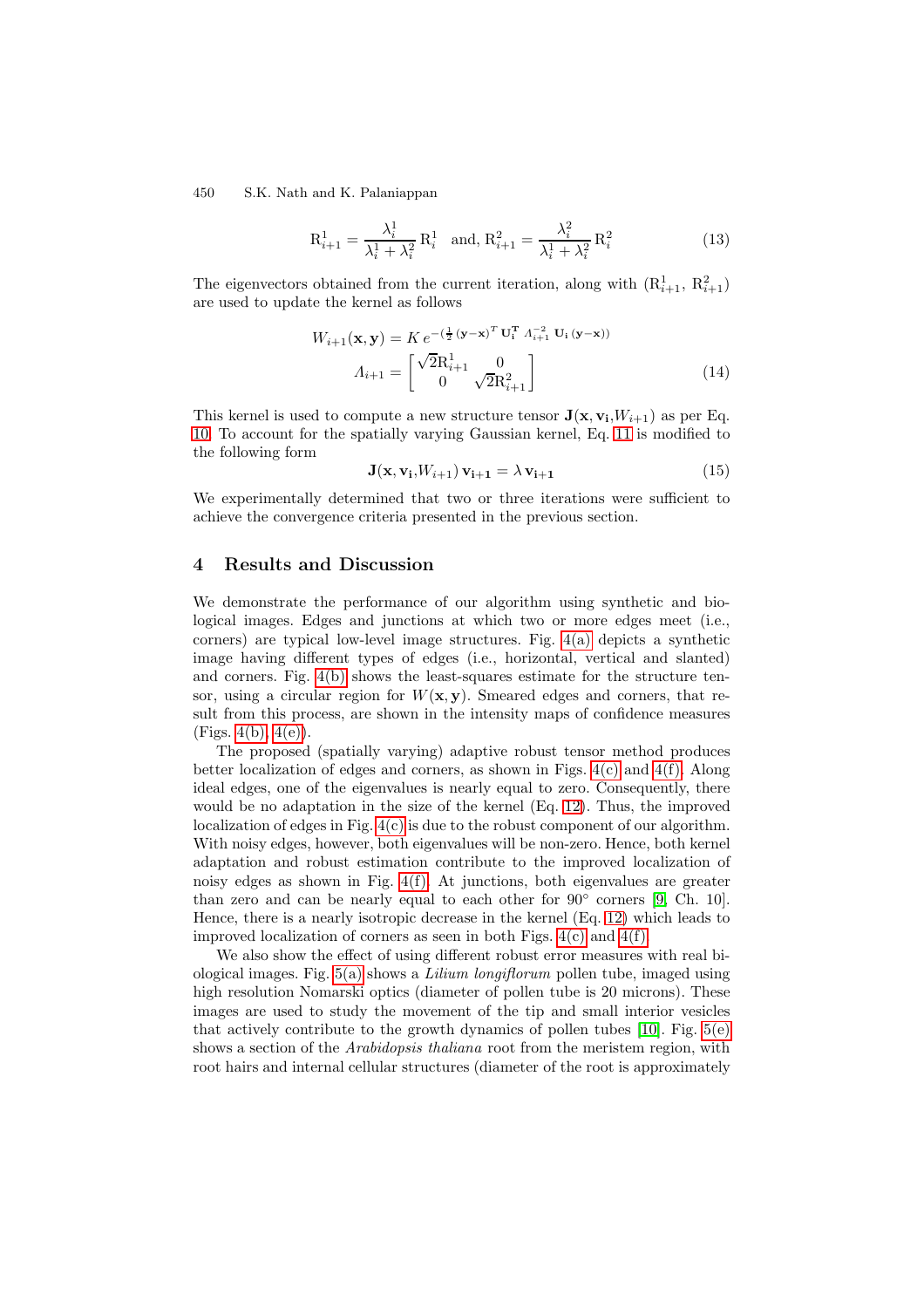<span id="page-6-0"></span>

<span id="page-6-4"></span><span id="page-6-3"></span><span id="page-6-2"></span><span id="page-6-1"></span>Fig. 4. An ideal image and the same image corrupted with  $60\%$  additive Gaussian noise  $\mathcal{N}(0, 1)$ . Corresponding, scaled, intensity plots of the confidence measure  $\lambda_i^1 - \lambda_i^2$ (i.e., converged eigenvalues) using least-squares (quadratic) and Geman-McClure error measures are also shown.  $R_0 = 8$  (use to defined both  $W(\mathbf{x}, \mathbf{y})$  and  $\Omega(\mathbf{y})$ ),  $k_{trace} = 0.005$ for both error measures, and the number of iterations is 8. Original image dimensions are 262×221.

100 microns). Temporal stacks of such root images were used to automatically compute the most spatiotemporally accurate growth profile along the medial axis of the root, for several plant species  $[8]$ . As seen from Fig. [5\(d\)](#page-7-3) and [5\(h\),](#page-7-4) the Geman-McClure function does a better job at detecting more salient image features, such as vesicles in the pollen tubes and internal cellular structures in the root, that are important in characterizing the physiology of biological motions.

In a previous paper, we have presented growth characterization results using a least-squares based robust tensor algorithm for computing velocity profiles of root growth in *Arabidopisis thaliana* [\[8\]](#page-8-7). The accurate localization and segmentation feature of the proposed adaptive robust structure tensor algorithm can be suitably extended for computing such velocity profiles, or growth in other biological organisms.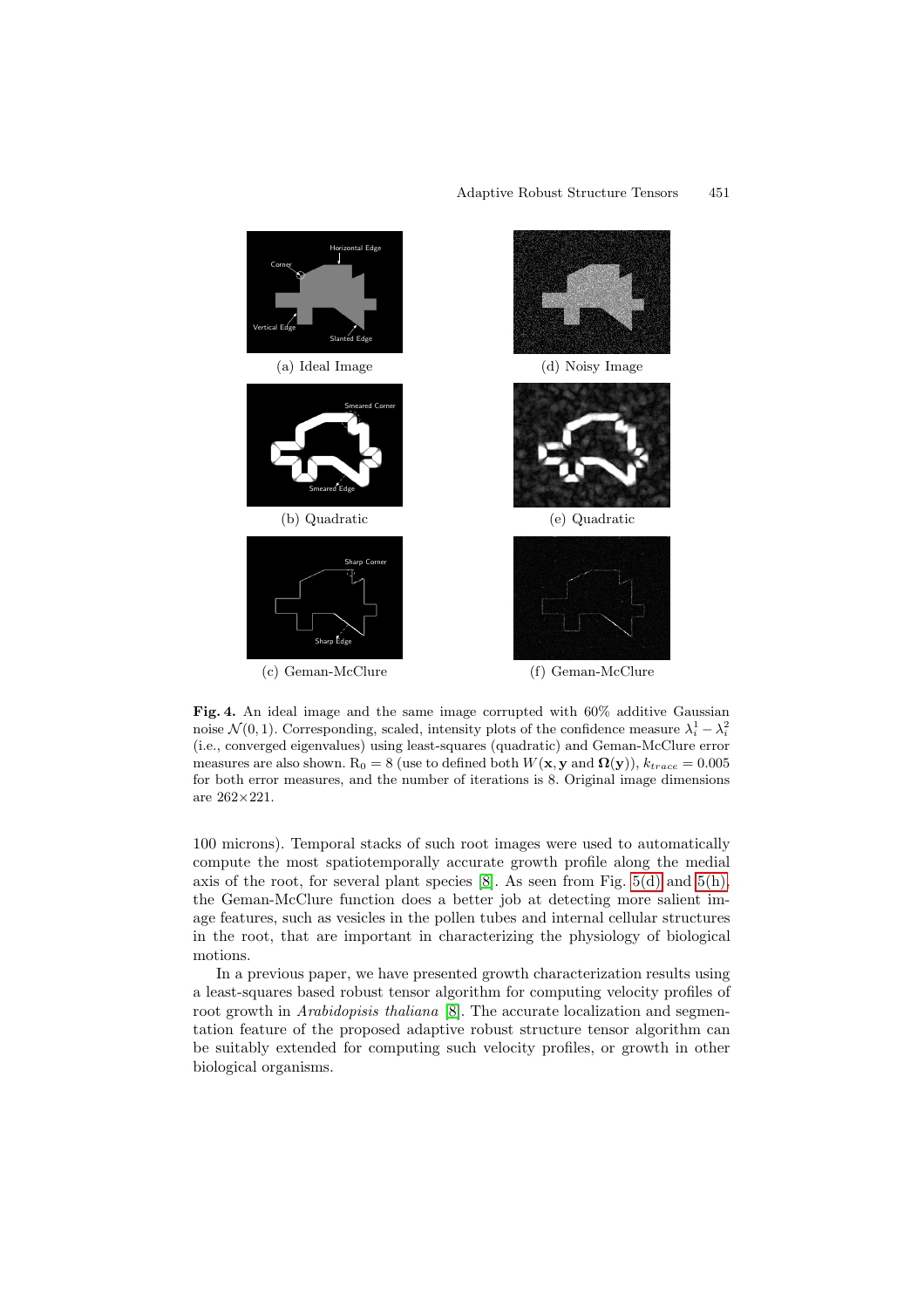<span id="page-7-2"></span><span id="page-7-1"></span>

<span id="page-7-4"></span><span id="page-7-3"></span>**Fig. 5.** Lilium longiflorum pollen tube and meristem region of an Arabidopsis thaliana root image, with corresponding scaled intensity plots of confidence measure  $\lambda_i^1 - \lambda_i^2$ (i.e., converged eigenvalues). R<sub>0</sub> = 8 (used to define both  $W(\mathbf{x}, \mathbf{y})$  and  $\mathbf{\Omega}(\mathbf{y})$ ),  $m^2 = 0.5$ and  $k_{trace} = 0.005$  with a maximum of 8 iterations. Original image dimensions are  $197\times133$  for the pollen tube and  $640\times480$  for the root images, respectively.

# <span id="page-7-0"></span>**5 Conclusion and Scope for Future Work**

An adaptive, robust, structure tensor algorithm has been presented in this paper that extends the robust orientation estimation algorithm by Boomgaard and Weijer [\[2\]](#page-8-1). The adaptation procedure for local orientation estimation uses a new, spatially varying, adaptive Gaussian kernel that is initialized using the total least-squares structure tensor solution. We adapt the size, orientation and weights of the Gaussian kernel simultaneously at each iteration step. This leads